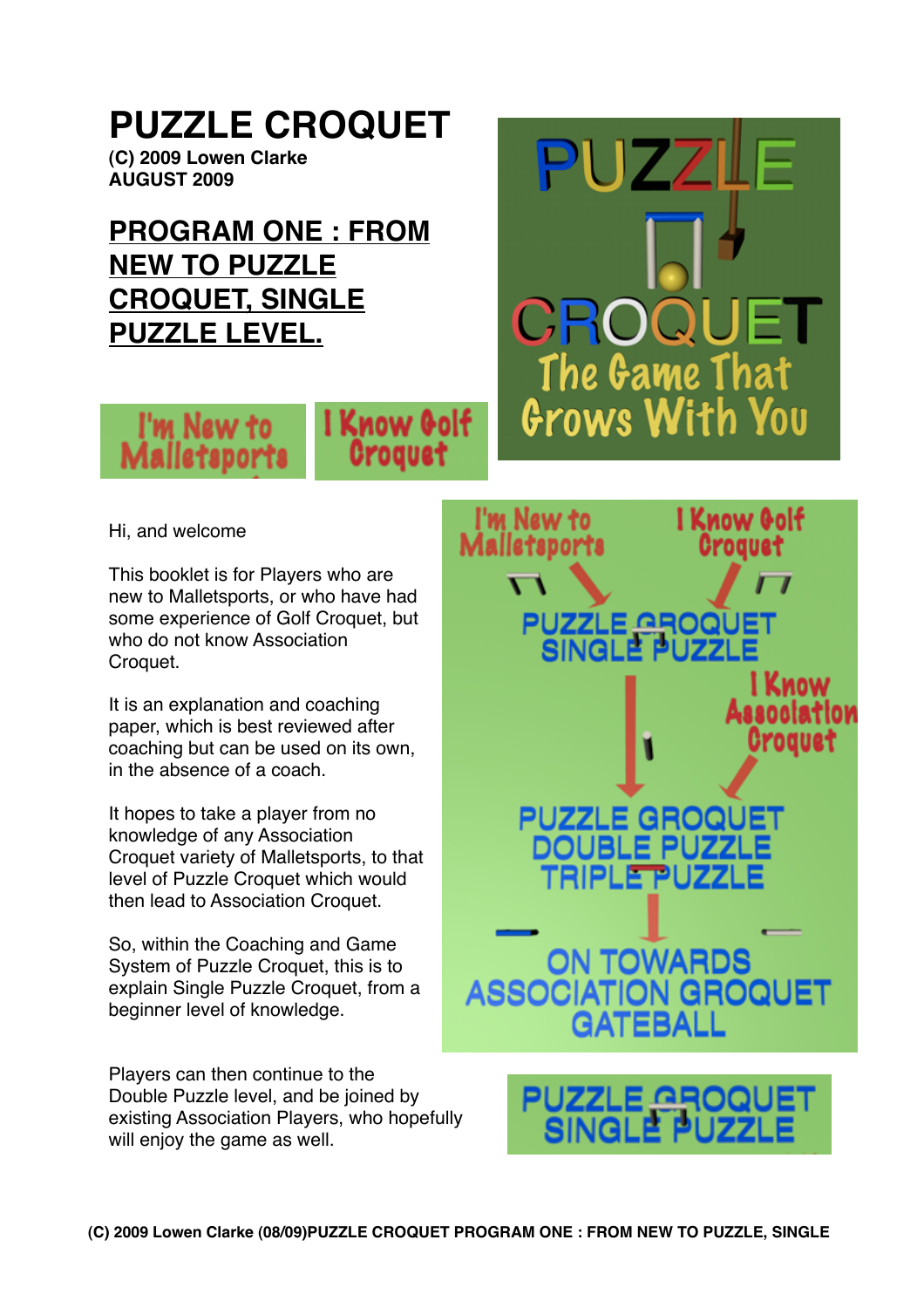## **ʻPUZZLE CROQUET'**

**A New Malletsport for Coaching towards Association Croquet and a possible game in its own right. August 2009 (C) Lowen Clarke 2009**

**PUZZLE CROQUET IS AN ASSOCIATION CROQUET GAME DEVELOPED BY COACH LOWEN CLARKE AS AN INTRODUCTION TO ASSOCIATION CROQUET. IT IS A POWERFUL NEW TOOL TO HELP COACHES INTRODUCE PLAYERS TO THE WONDERFULLY RICH GAME OF ASSOCIATION CROQUET. IT ALSO ADDS ANOTHER GAME TO THE RANGE OF MALLETSPORTS CODES. IT IS A GAME FOR TODAY'S ʻBRAIN TRAINING' AGE.**

#### **Double the fun.**

**Puzzle Croquet achieves a combination of the best of Golf Croquet and the best of Association Croquet. It has all the involvement of Golf Croquet in that all players are on the lawn together. It keeps all the social capacity of Golf Croquet. All players are in the game together and just as in Golf Croquet, as soon as a hoop is scored, it becomes ʻdead', and the players then focus on the next hoop. But here's where it gets really interesting. Puzzle includes all the best association shots. Players use croquet shots, rushes and continuation shots.** 



**Why Puzzle Croquet?** The ancient sport of croquet with its roquets, croquets, one backs, rovers, lines of swing, ratios and divided angles is a real challenge…..and that's why it's so loved. But, from a beginner's perspective, it's a real nightmare. Generations of players have struggled with the concepts of croquet. Here at last is a practical and fun way to teach groups and individuals the skills and concepts behind the game. No more struggling with players who get left behind; everybody stays together in a group, learning together. No more missed roquets with players left out of the game and the learning curve. No more impossible combinations of ball movements to get to the vital learning. It's fun, easy and, at last, easy to coach.



Lowen is a Level Two Coach, and has been the State Team Coach, coaching Victoria to a National win. In Puzzle Croquet Lowen introduces to players some of his knowledge and experience in developing good play. Players learning Puzzle will find that without even realizing it they have developed a great understanding of croquet.

 **ʻI have spent a great deal of time considering how to create an Association Croquet game that will appeal to today's market. I hope I have achieved that with Puzzle Croquet.'**

Contact Lowen for more information on Puzzle Croquet, or to introduce Puzzle Croquet to your Club Phone : 0414 745 731, or email Lowen direct at [lowenclarke@iprimus.com.au](mailto:lowenclarke@iprimus.com.au)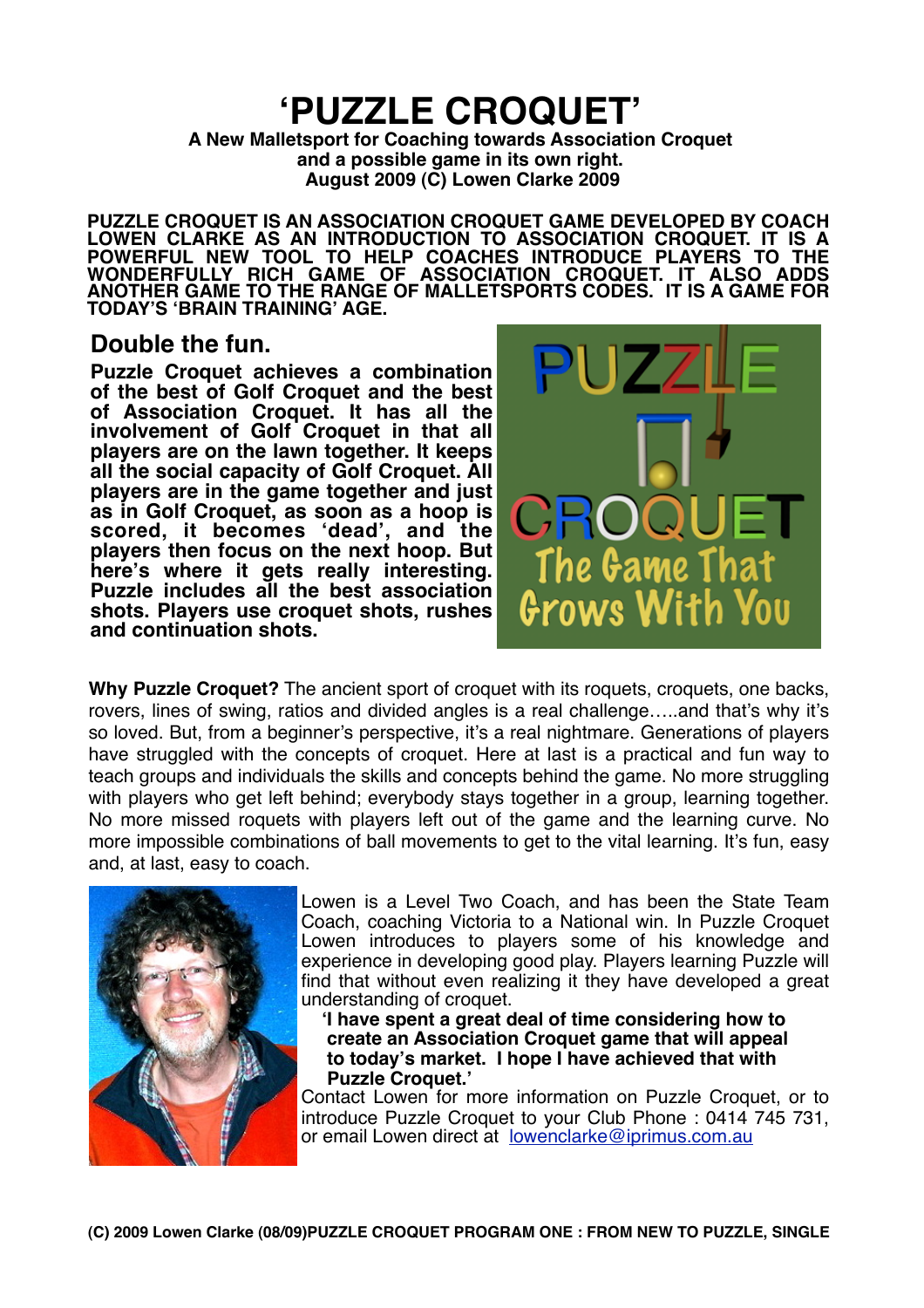#### **PUZZLE CROQUET OVERVIEW :**

Puzzle Croquet is a variety of Association Croquet.

The ʻPuzzle' is the solving of finding the pathway of the Striker's ball to the contested hoop using the one ball/two ball (croquet) shot sequence in a six shot Innings. A Game is made up of separate Contests for Each Hoop. The Puzzle is a ʻTransport' type puzzle. In Puzzle Croquet, you are automatically awarded an Innings sequence, going straight on to a croquet shot (the name of the game !) by being given ʻContact'. The full 6 shot Innings sequence of one ball/two ball shots with all four balls is followed and then ʻContact' and an Innings is awarded to the Opponent. Once a hoop is run and scored, that Contest is over and the next hoop becomes the contested hoop. Each Contest may have many Innings, if neither player can solve and execute the Puzzle. So, if a hoop is not run by a player who has played all the balls, the opponent gets ʻContact'. ʻContact' means you pick up your ball and put it next to another one for a two ball croquet shot.

Two ball shots can be take offs, rolls or splits, and you will soon get skills with them. **In summary, the ʻPuzzle' is a fully played out Association Croquet innings sequence of six shots, but there is no initial roquet, and Contact is given after a full sequence of six shots has been made. So, if a player doesn't run the hoop, the opponent has a turn and chance to solve the puzzle.**

**End of turn occurs after a full innings or if a target hit is missed, or if there is an error or fault in the two ball shot. Puzzle Croquet is just like Golf Croquet but you use the full Association Innings sequence.**

**Puzzle Croquet is just like Association Croquet, but one hoop is contested at a time, and ʻContact' ensures you get into the game.**

Two ball shots can be take offs, rolls or splits, and you will soon get skills with them. A coach will need to show you Shot Production, hopefully, as you learn.

#### **WHAT IS ASSOCIATION CROQUET ?**

Association Croquet is one of many ʻGrab and stash' type sports. Football, basketball and many others centre on this strategy. A particular action gains possession of the ball, or control of the playing arena, and an opportunity is afforded to attempt to get the ball to the goal, nest or gate, and ʻstash' it. In all such sports, there is the tactical problem of ʻHow to get the ball to the Goal'. Sometimes, it is via team mates, sometimes extra shots. In effect, ʻHow to get to Goal' is a Puzzle that needs to be solved. In croquet, a rotation of one ball and two ball shots means that finding the solution to the pathway question is complex. In croquet, the sequence of one ball/two ball shots and the layout of the court have evolved to make the game interesting and diverse in the skills sets used.

So, at its basics, Croquet is a Puzzle game based around an easily understood football-like concept. Naturally, physical execution of the solution to the Puzzle involves all sorts of sports psychology and skills acquisition.

Other Booklets of the Puzzle Croquet System : -A General Overview of Puzzle Croquet : to explain the game to all Players, new and experienced.

-To Coaches and Administrators about Puzzle Croquet Coaching and the Game. -Program One : From New to Single Puzzle : to introduce players who are new to malletsports or have played Golf Croquet to Puzzle Croquet. -Program Two : To Double Puzzle : for Association Players or Single Puzzle players about Double Puzzle Croquet, with some game play samples.

-Coaching Program for Association Croquet Players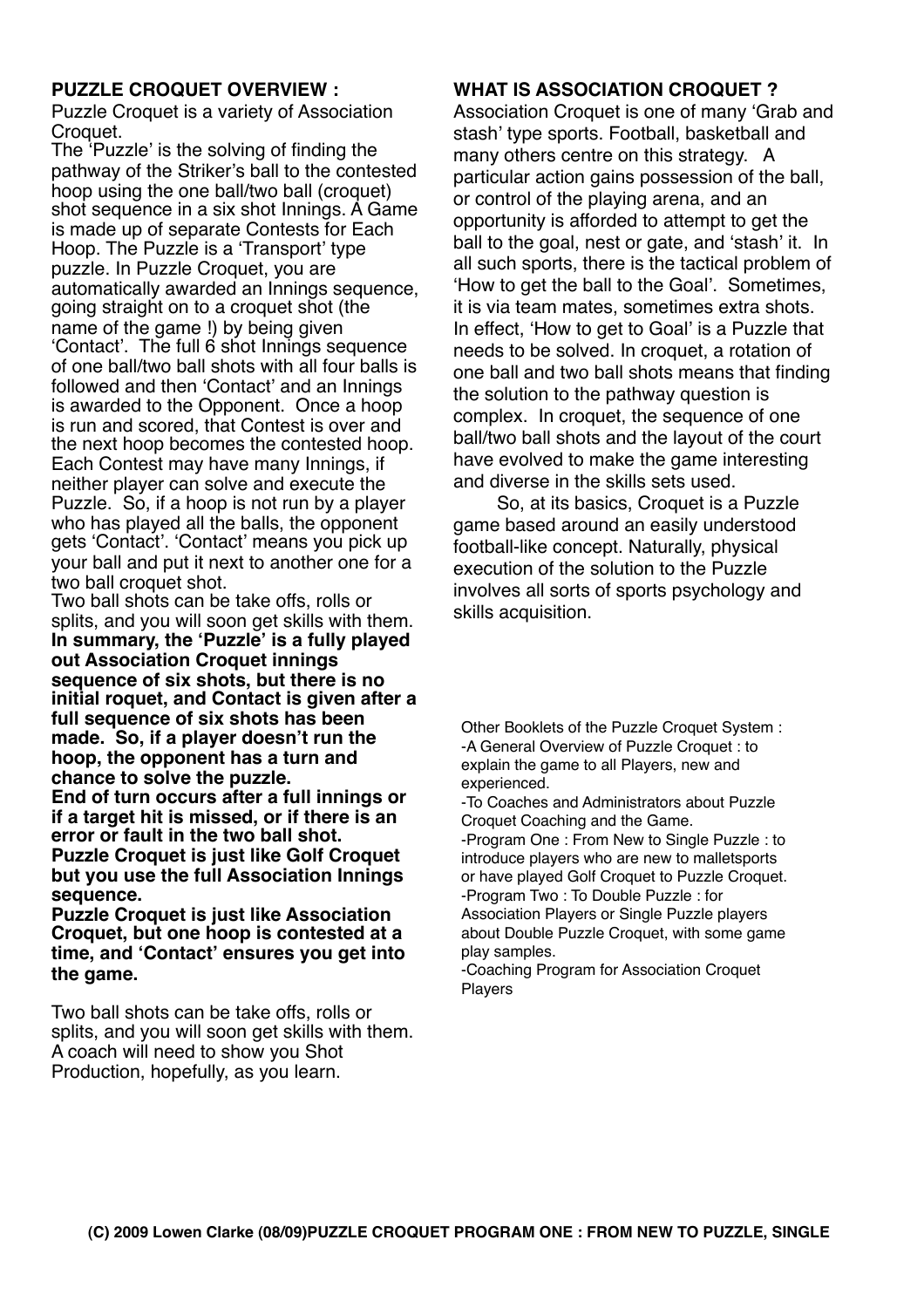#### **The Innings Sequence :**

The one thing to remember is that an Innings of play is made up of a continuous rotation of One ball and two ball shots. This is to make things diverse, interesting, and rich. A full Innings sequence is made up of Shot One : Two Ball Shot Two : One Ball Shot Three : Two Ball Shot Four : One Ball Shot Five : Two Ball Shot Six : One Ball, to run the Hoop, i.e., score the Goal

**In order to show the pattern clearly, the two first examples of play shown below will show a 4 Shot innings. In an innings in the game, all 6 shots must be played, and all 4 balls used.**

Here's the layout :

Here are two Goalposts, and Yellow ball at one, to the side and Black ball at the other.

In the middle : Red and Blue.

We start off, BY PRESUMING a Mark of a football, or catch or whatever, and we are entitled to an innings.

THE PUZZLE : Our aim is to use the Shots in the Innings Sequence to transport Blue (the Striker ball) to the front of the goal, and shoot for Goal, (in croquet terms : to run the hoop).

THE PLAN : To do a two ball shot that takes us closer to the ball near the Goal, and then hit it, and then do another two ball shot to get in front, and run the Goal.



#### **LEARNING TO WATCH FOR :**

**It is worth mentioning that for a two ball shot to happen, one of the balls would need to be picked up. In Croquet, the ball that is picked up, is the Striker's ball. You will see later, how this will affect the task of moving the striker's ball to the hoop.**

**PUZZLE CROQUET = ASSOCIATION + CONTACT + SINGLE HOOP CONTEST**

**= ASSOCIATION - ROQUET - BREAKS**

**PUZZLE CROQUET = GOLF + CROQUET SHOTS + ASSOC 6 SHOT SEQUENCE**

 **IT'S A COMPLETE COACHING SYSTEM AND A NEW MALLETSPORT**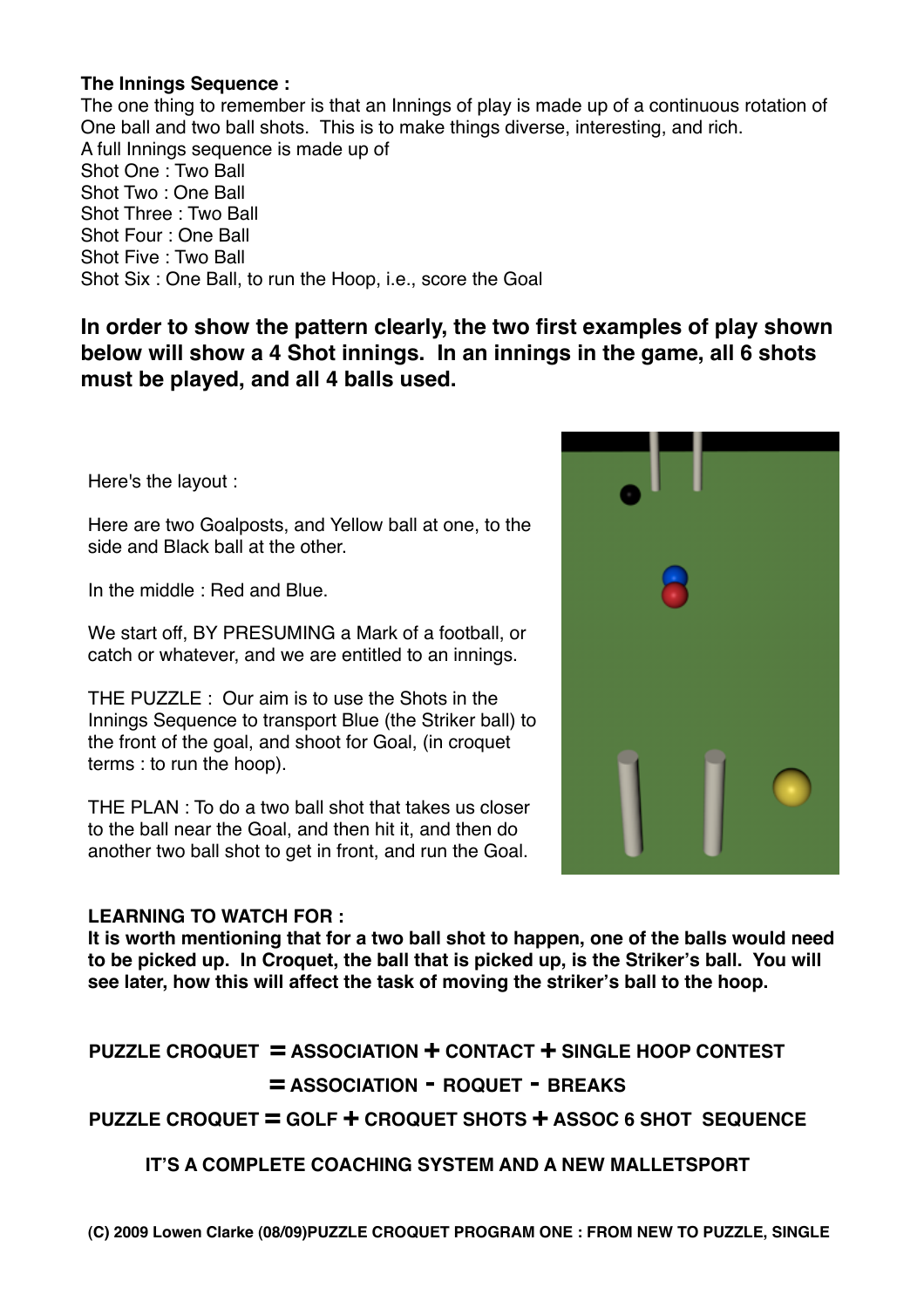#### **PLAN IN ACTION : IN THESE FIRST TWO EXAMPLES, WE ARE JUST PLAYING SHOTS ONE TO FOUR, TO SHOW THE PATTERN IN ACTION :**

Shot One : Two Ball : So, we start with a two ball shot. Pick up Blue, and put it next to the Red, to do the simplest type of two ball shot, called a Take off.

*(SHOT PRODUCTION : THE TAKE OFF : THE COACH WILL SHOW YOU HOW TO PREPARE THIS SHOT. GOLF CROQUET PLAYERS CAN SEE THAT THIS IS THE POSITIONING SHOT, HITTING TO A SPOT)*

Now hit gently so that the ball that stays at least wobbles, and moving the Blue ball towards the Black at the Goal.

Try to get close enough that you can then hit the Blue onto the Black comfortably.

*(POSSIBLE LEARNING : Probably, in the first attempt, you will hit too far past or not far enough. Then, you might miss the target shot : well, this is fine, as it then shows straightaway, that an innings ends if the ball misses or if the two ball shot is faulty.)*

Let's presume that you got a good position :

Shot Two : One Ball : now, Blue hits Black. It could be seen as passing the ball to a team mate, closer to the Goal.



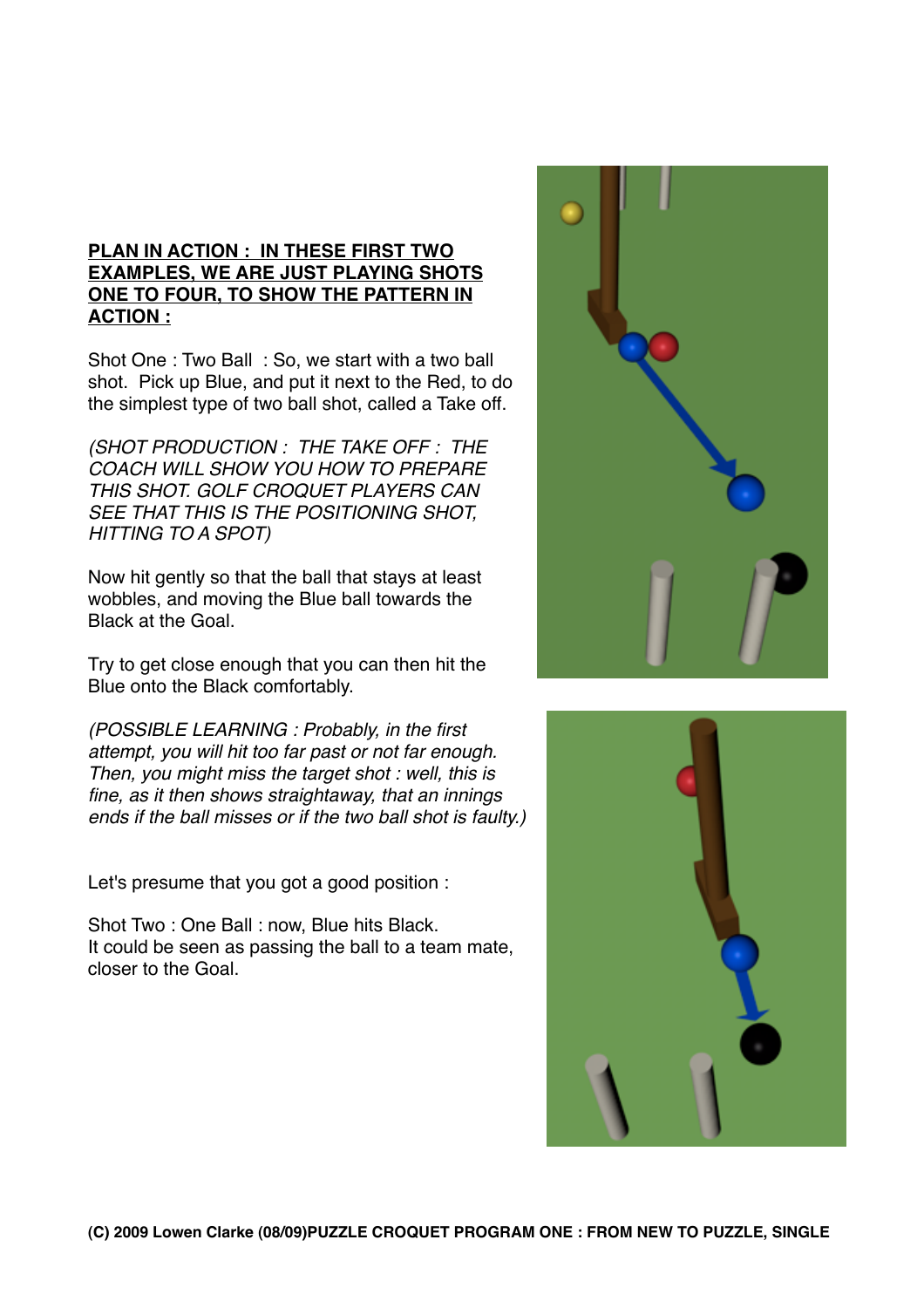Shot Three : Two Ball : Now, a Two Ball shot, and you pick up Blue, and put it next to Black, and take off again, to a position in front of the goal.

*(If you hit too hard and go through, that is the goal scored, and the innings ends.)*





Shot Four: One Ball : Good, now, hit the Blue ball through the hoop. One Ball Shot.

Great, score the point. End of innings.

#### NEW INNINGS : RED'S TURN

Put Blue back to the middle for the moment. Now Red has the innings.

PUZZLE : Our aim is to use the Shots in the Innings Sequence to transport Red to the front of the other goal, and shoot for Goal.

PLAN AND RESULT : Shot One : Two Ball : Red takes off, and gets close to Yellow, Shot Two : One Ball : Red hits Yellow,

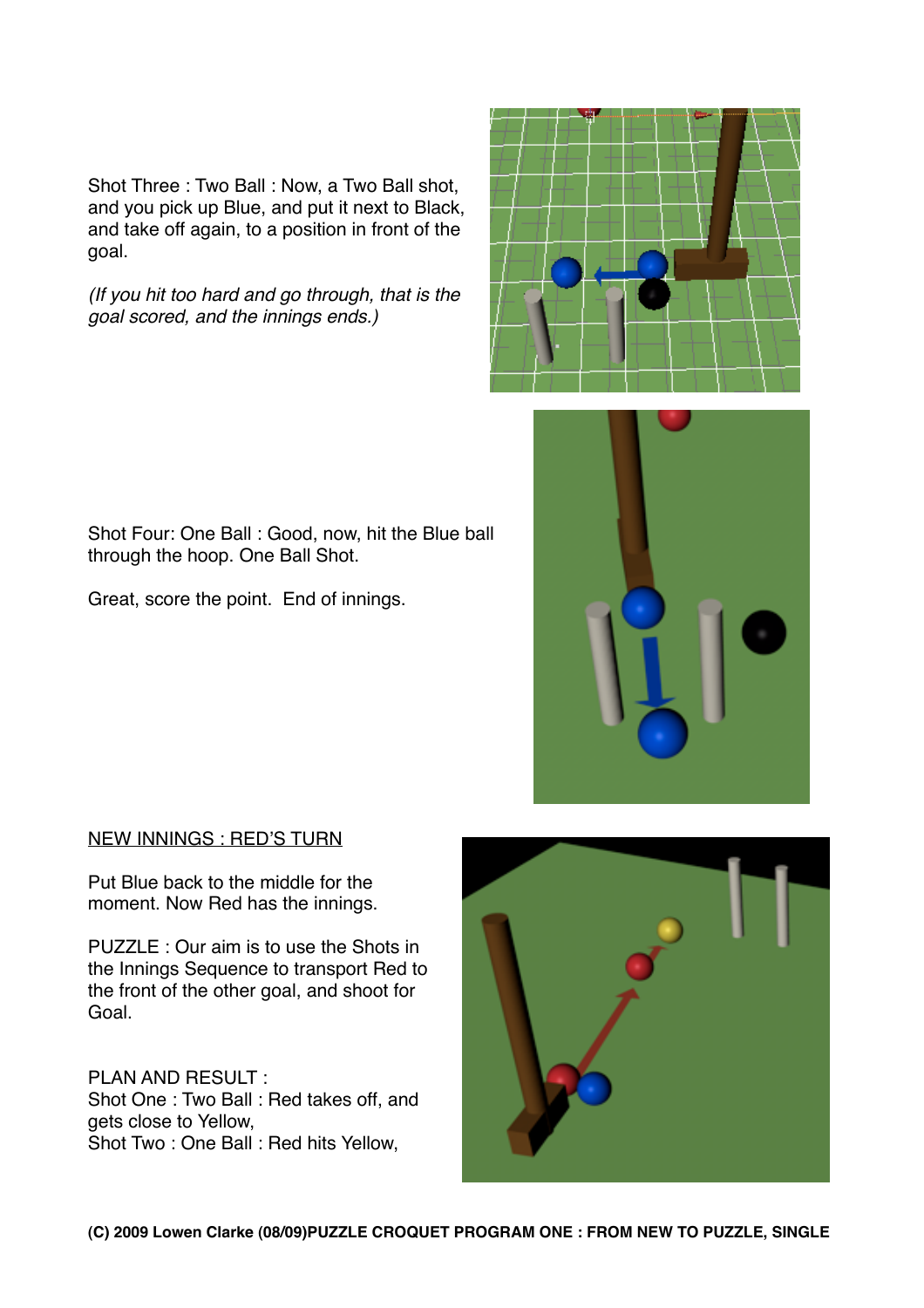Shot Three : Two Ball : Red takes off, and gets good position,

Shot Four : One Ball : Red runs the hoop.

(LEARNING : if you couldn't run the hoop - what would you do ?)

Great : now you have the basic sequence.

#### **A FURTHER ADVANCE IN THE ʻTRANSPORT PUZZLE' :** NEW INNINGS : BLUE'S TURN

So, let's advance a bit : Red has just run the goal/hoop. Don't put it back in the middle : leave it where it is. It is now Blue's Turn, to try for the First Goal again.

That is, we will play the next Innings from where the balls are. It gives us an extra ball to work with, and extra ball movements.

In a sense, this is a Transport Puzzle, and the idea is to get the Striker ball to the goal - but the peculiarity of croquet is that to make the two ball shot work, you pick up the striker call : so you can use another ball to do the transport with : this is called a ʻRush'. It is propelling another ball to a particular place. In effect, you rush a ball to where you need, and pick up your own ball and walk it to where the rush went !

The idea is to do as much of the Transport with simple shots, and save the two ball ones for complicated stuff later, or for getting out of pickles !

This concept will get you right from Puzzle croquet to the top level of play, the legendary Sextuple !

Again : Get behind a ball for a ʻtransporter' shot, the rush, do the rush, and then carry your ball to where the rushed ball has gone !

#### *SHOT PRODUCTION : THE RUSH*

*So, for this, the coach will need to show you some shot production of a Rush, and he might show you how this works for the two ball shot too !*

*Golf croquet players know this shot well : the stun shot !*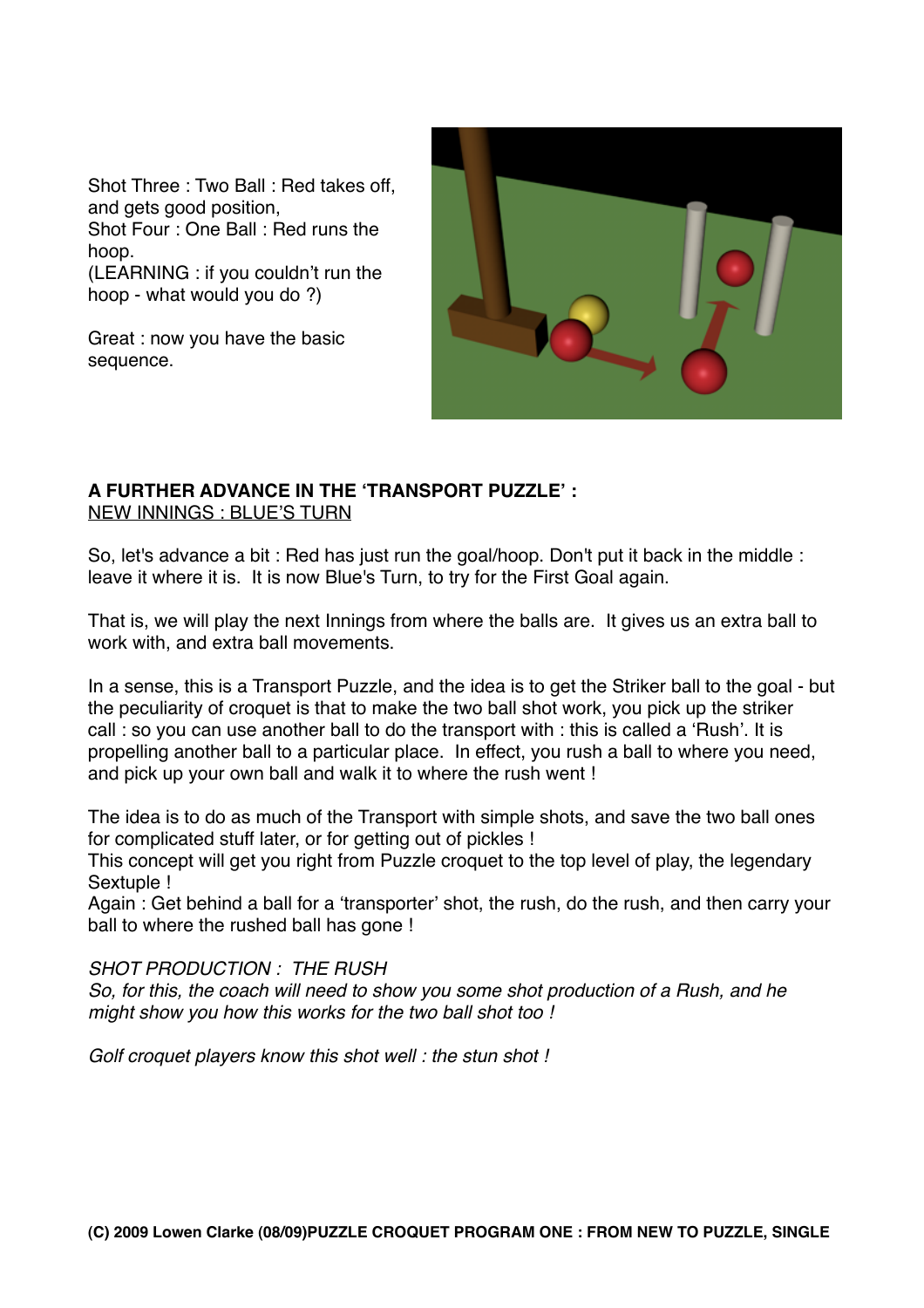Let's look at the Innings for Blue :

THE PUZZLE : for Blue to make a journey to the front of Goal and run the Goal. Our aim is to use the Six Shots in the Innings Sequence to transport Blue (the Striker ball) to the front of the goal, and shoot for Goal, (in croquet terms : to run the hoop).

#### THE PLAN :

It is Blue's turn, and we are heading for the other hoop. Black is up there already, so the innings should be easily enough.

We will put Blue to Red (contact), and take off, and then land near to Yellow, but at a spot where we can 'RUSH' it at least part way up the court, to keep things easy, then we can take off and get near Black, hit Black and take off to the hoop again and run the hoop.



#### ACTION :

Blue is put next to Red, behind the Goal/hoop. Now, take off to here, and now do the special shot that propels Yellow towards the Black.

This is already a rich experience.

This is the Golf Croquet Stun shot in a different context.

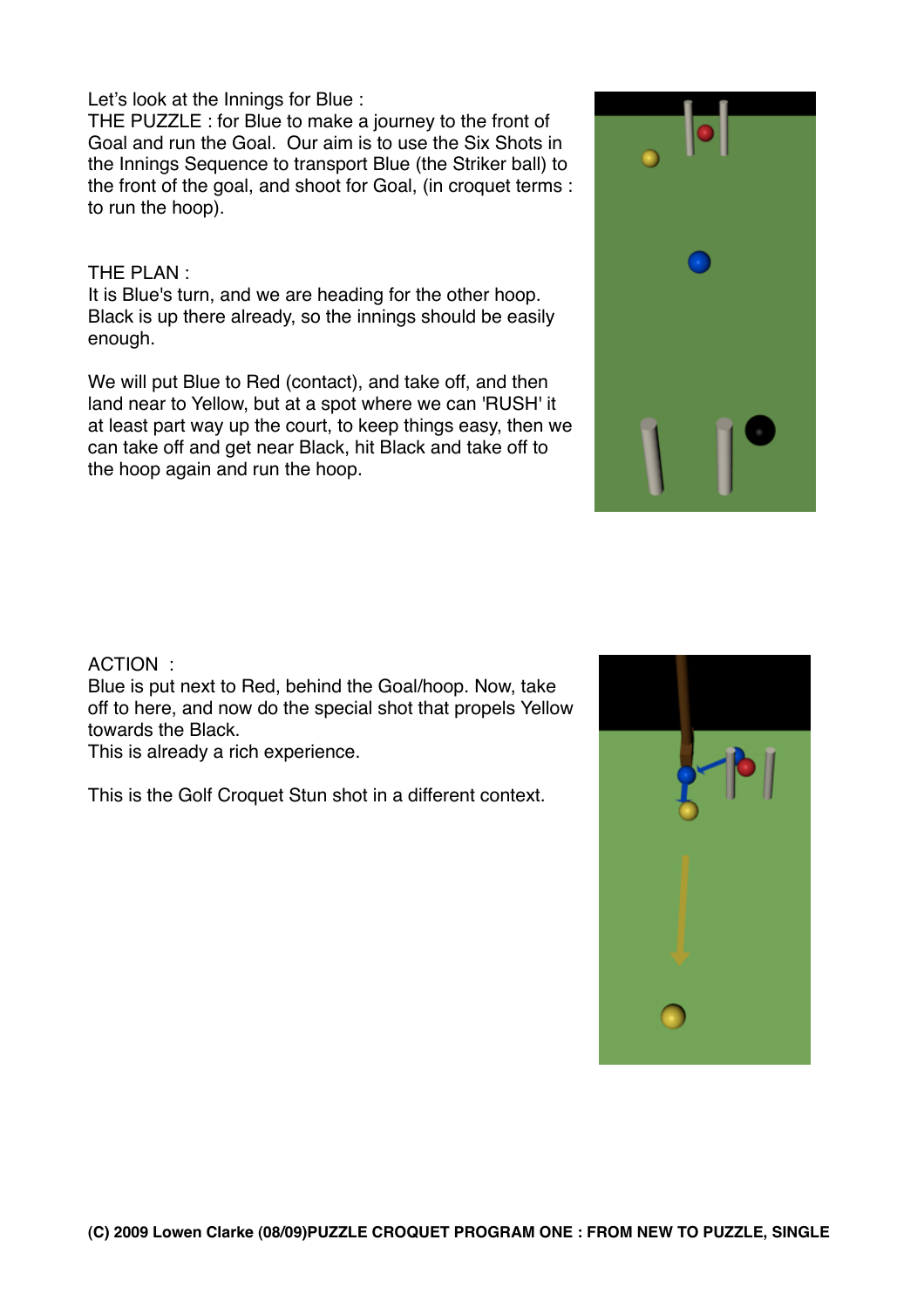Great. Now pick up Blue. Now ʻtake off', and then hit Black,





and ʻtake off' again : great.

Now run the Goal.

You are now using sophisticated thinking !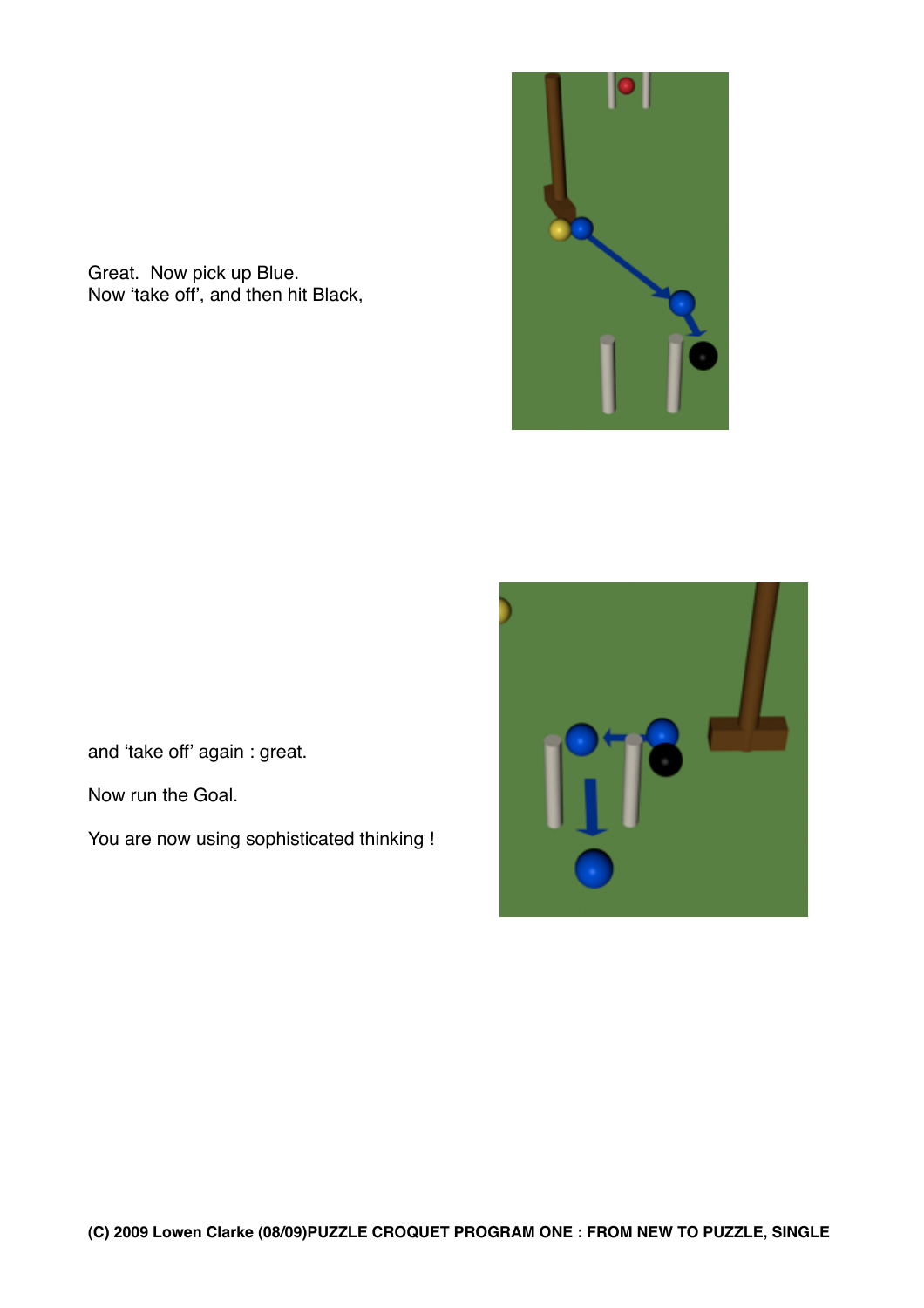#### NEXT INNINGS

Let's play another a couple more innings, and see what happens if there is no ball near the hoop :

This will happen soon because now, Red will pick up and also, we took Yellow away from the Goal; now the rush is a bit more critical.

What we have : THE PUZZLE : Red to get to the other Goal/hoop and run it.

Blue is on other side of hoop Black is near hoop Yellow is in the middle



THE PLAN and ACTION Pick up Red. Put Red to Blue, take off to get to rush Black to Yellow Good, now rush Yellow to the hoop. Now take off Run hoop

LEARNING : That was two rushes to get somewhere !

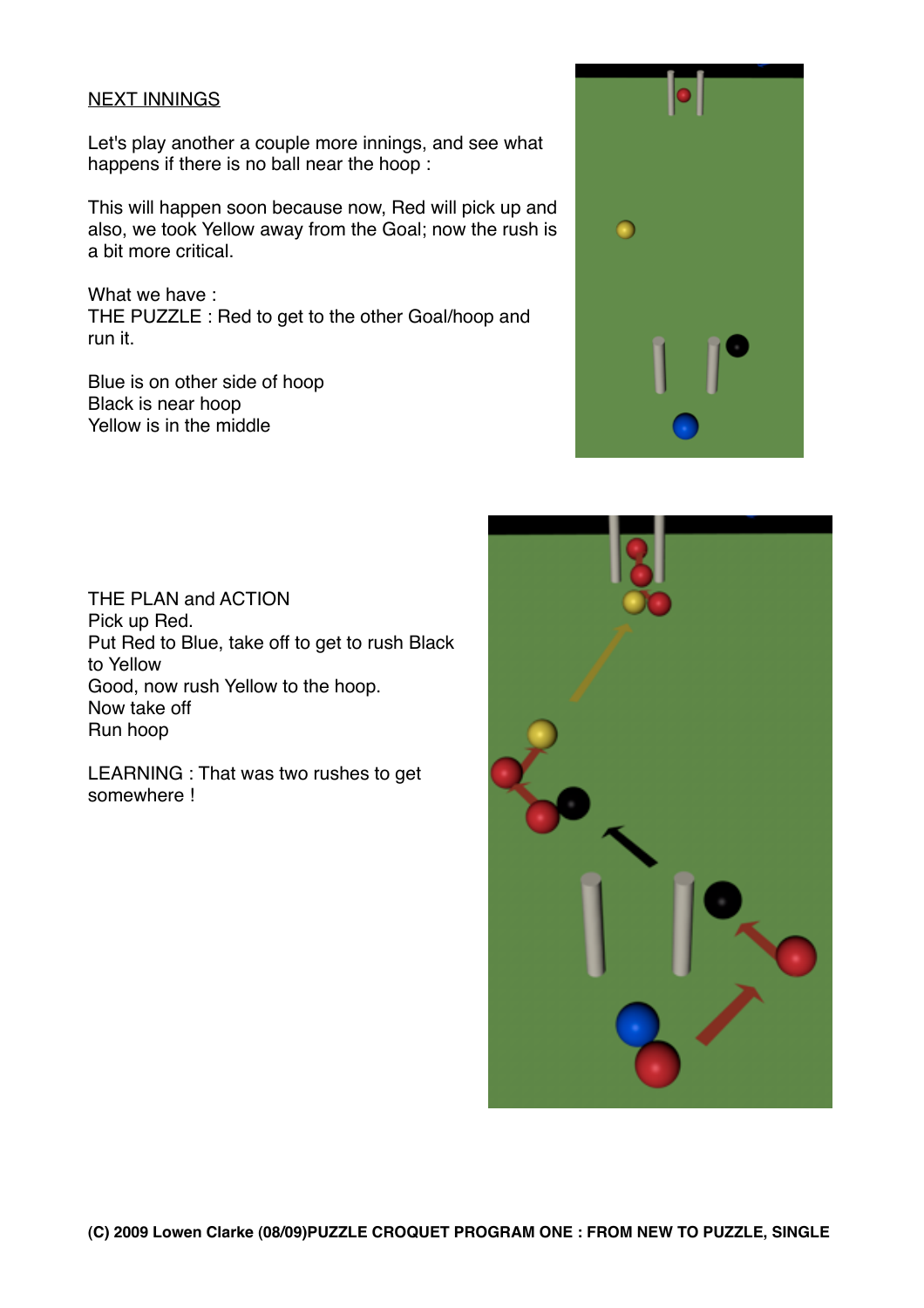NEXT INNINGS THE PUZZLE THE PLAN The Plan for Blue : With Hoop 2 with no ball near : Blue contact with Red, take off to ensure rush on Black, Rush black to yellow, take off to get rush on Yellow to Hoop.

ACTION :

**NEXT LEVEL (C) 2009 Lowen Clarke (08/09)PUZZLE CROQUET PROGRAM ONE : FROM NEW TO PUZZLE, SINGLE**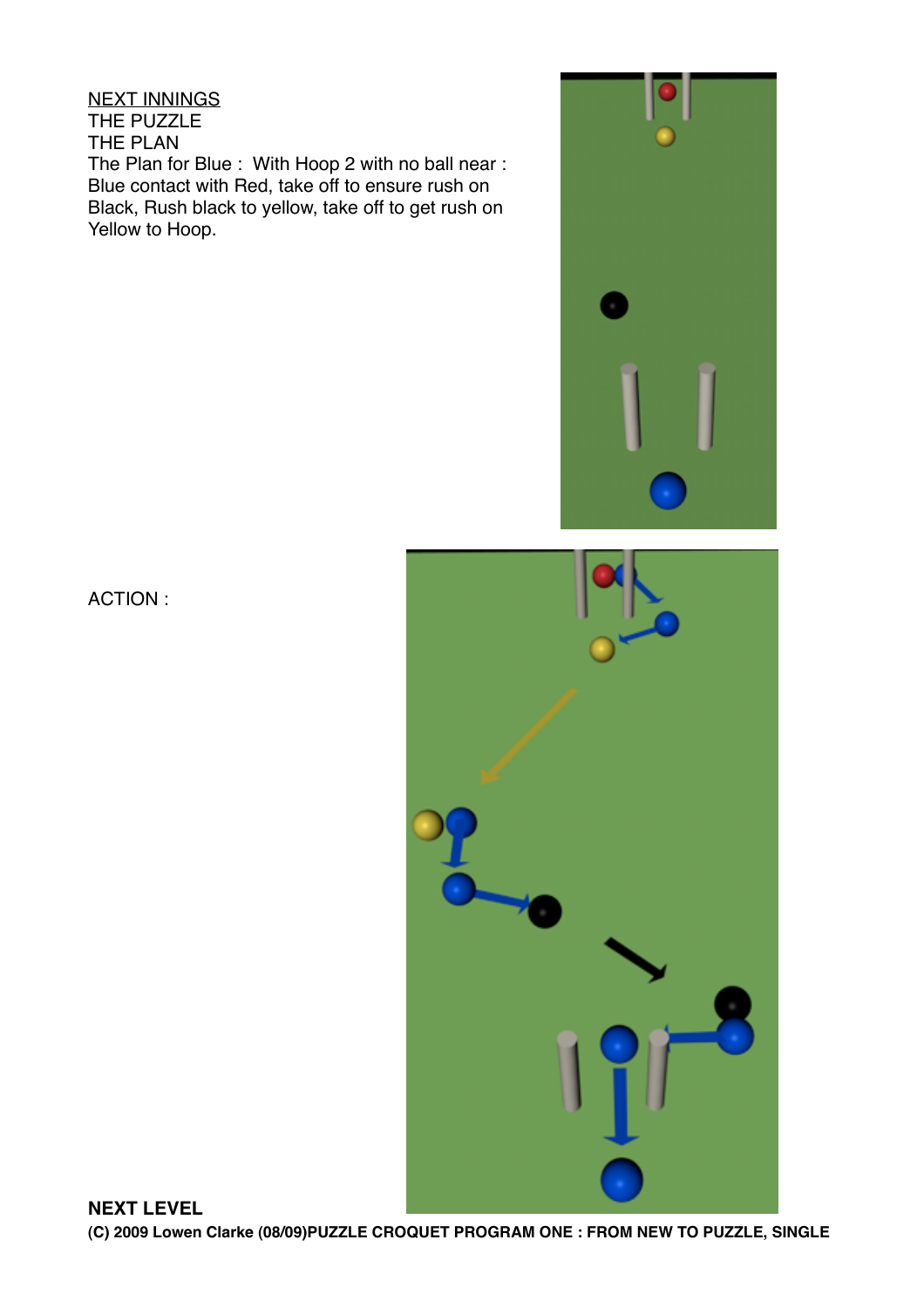Maybe, the coach will now put a hoop there instead of the goal, and things get a bit more tricky ! And maybe the journey Puzzle will be to get to Hoop One on the full croquet court and run the hoop !

CONTEST FOR HOOP ONE : All two ball shots can be Take offs.

SOLVE THE PUZZLE : HOW DO I GET BLUE TO HOOP ONE AND RUN IT ? Work out pathway. 



SHOT ONE

contact two ball shot : Blue takes off from Yellow towards Black SHOT TWO : one ball shot : Blue hits black



SHOT THREE : two ball shot : a take off from Black towards Red